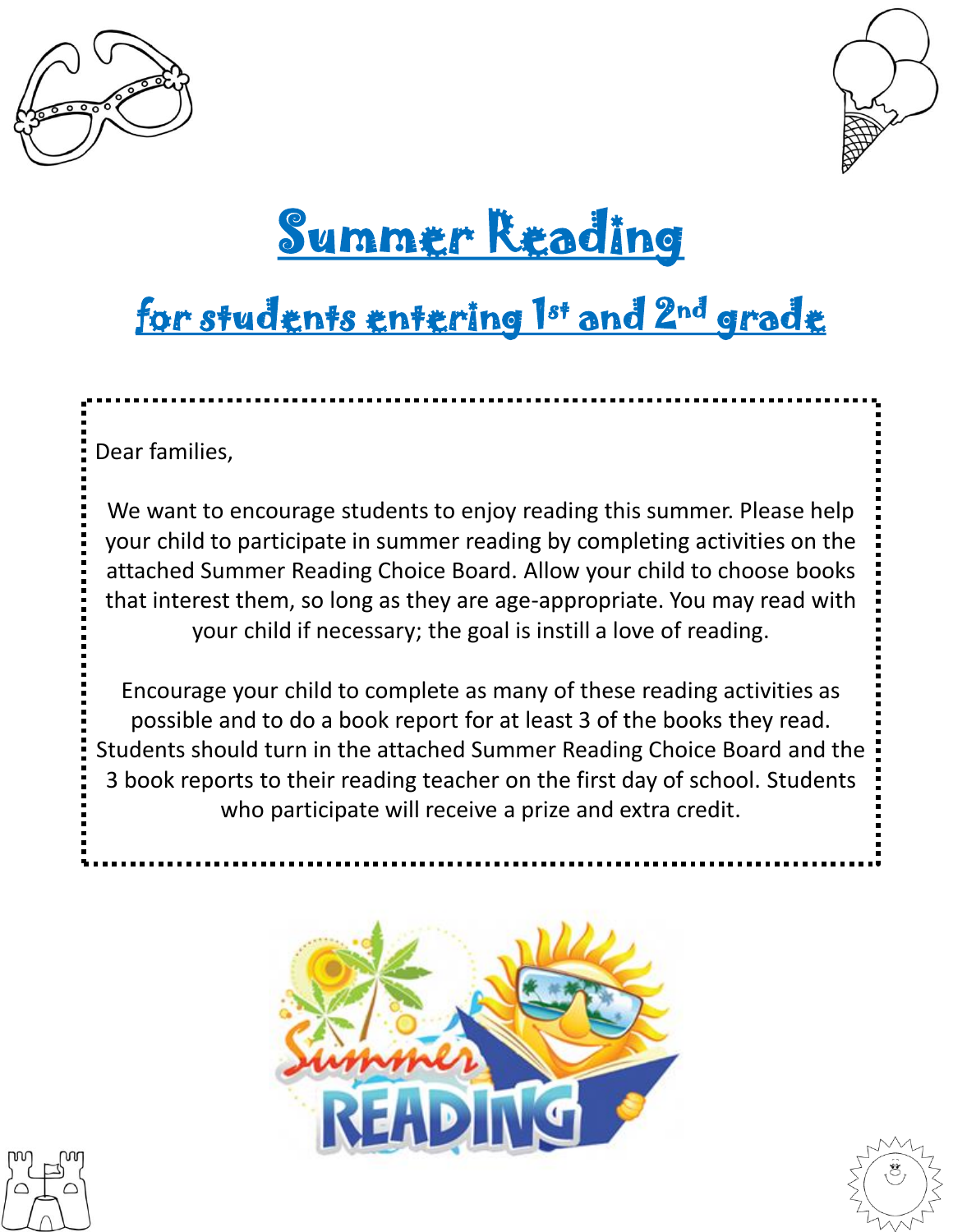

#### **Summer Reading Choice Board**

Complete as many of these reading activities as you would like. Do a book report for at least 3 books. Turn in to your teacher on the first day of school for a prize and extra credit.



|                                  |                 | U                                                              | M                                                              | M                                                      | H.                                          | K                                                              |
|----------------------------------|-----------------|----------------------------------------------------------------|----------------------------------------------------------------|--------------------------------------------------------|---------------------------------------------|----------------------------------------------------------------|
| animal. I read                   | Read to stuffed | Read to<br>someone<br>younger. I read<br>to                    | Read in the<br>dark with a<br>flashlight. I read               | Ask an adult to<br>read a book<br>with you. We<br>read | Read inside of a<br>fort or tent. I<br>read | Read to<br>someone older.<br>I read<br>to                      |
| Read a fiction<br>in bed. I read | (not real) book | Read a non-<br>fiction (real)<br>book about<br>animals. I read | Read a non-<br>fiction book<br>about a person.<br>I read about | Read a book<br>online. I read                          | Read a book<br>outside. I read              | Read a book<br>with a favorite<br>TV show<br>character. I read |
| Read to a pet. I<br>read<br>to   |                 | Read a book in<br>pajamas. I read                              | Read in the<br>living room. I<br>read                          | Read on the<br>couch. I read                           | Read wearing a<br>hat. I read               | Read in the car.<br>I read                                     |
| Read on a<br>Sunday. I read      |                 | Read on a<br>Monday. I read                                    | Read on a<br>Tuesday. I read                                   | Read on a<br>Thursday. I read                          | Read on a<br>Friday. I read                 | Read on<br>Saturday. I read                                    |
| Read under a<br>tree. I read     |                 | Read sitting in<br>the grass. I read                           | Read after<br>dinner. I read                                   | Read before<br>breakfast. I<br>read                    | Read to a<br>stuffed animal.<br>I read      | Listen to<br>someone read<br>to you. I heard                   |
| Free choice. I<br>read<br>ΓwJ    |                 | Free choice. I<br>read                                         | Free choice. I<br>read                                         | Free choice. I<br>read                                 | Free choice. I<br>read                      | Free choice. I<br>read                                         |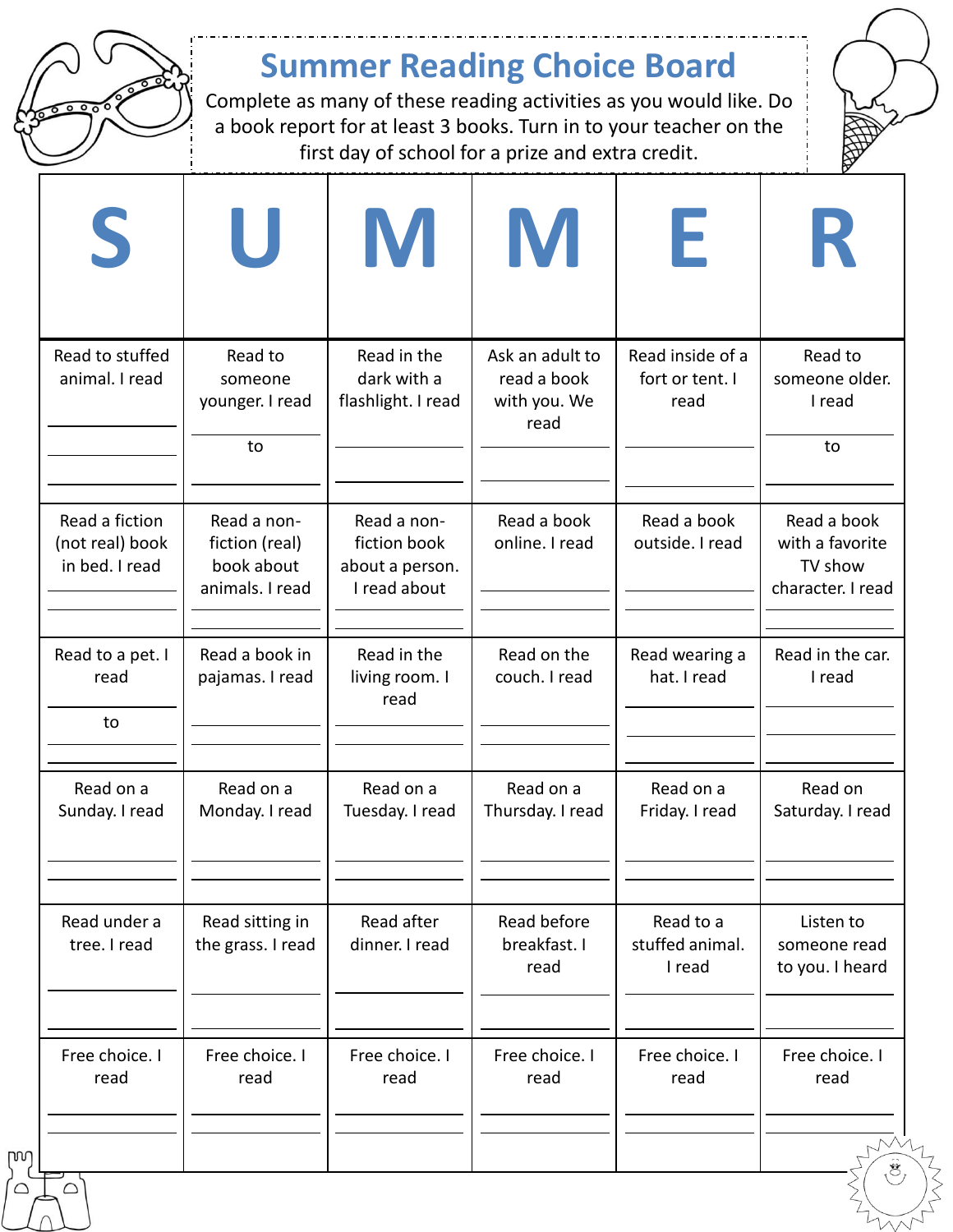### 1st Grade Book Report

| <b>J</b> ame:                                      | مبجحجت                              |  |
|----------------------------------------------------|-------------------------------------|--|
|                                                    | Book Report                         |  |
| ${\sf Title:} \ \_\_\_\_\_\_\$                     |                                     |  |
| Author:                                            |                                     |  |
| Fiction or Non Fiction: ________                   |                                     |  |
| I rate this book by coloring in the correct stars. |                                     |  |
| <i>타타타</i>                                         | 5.35.3                              |  |
| I loved the book.                                  | The book was O.K. I didn't like it. |  |
| My favorite part of the story.                     |                                     |  |
|                                                    |                                     |  |
|                                                    |                                     |  |
|                                                    |                                     |  |
|                                                    |                                     |  |
|                                                    |                                     |  |